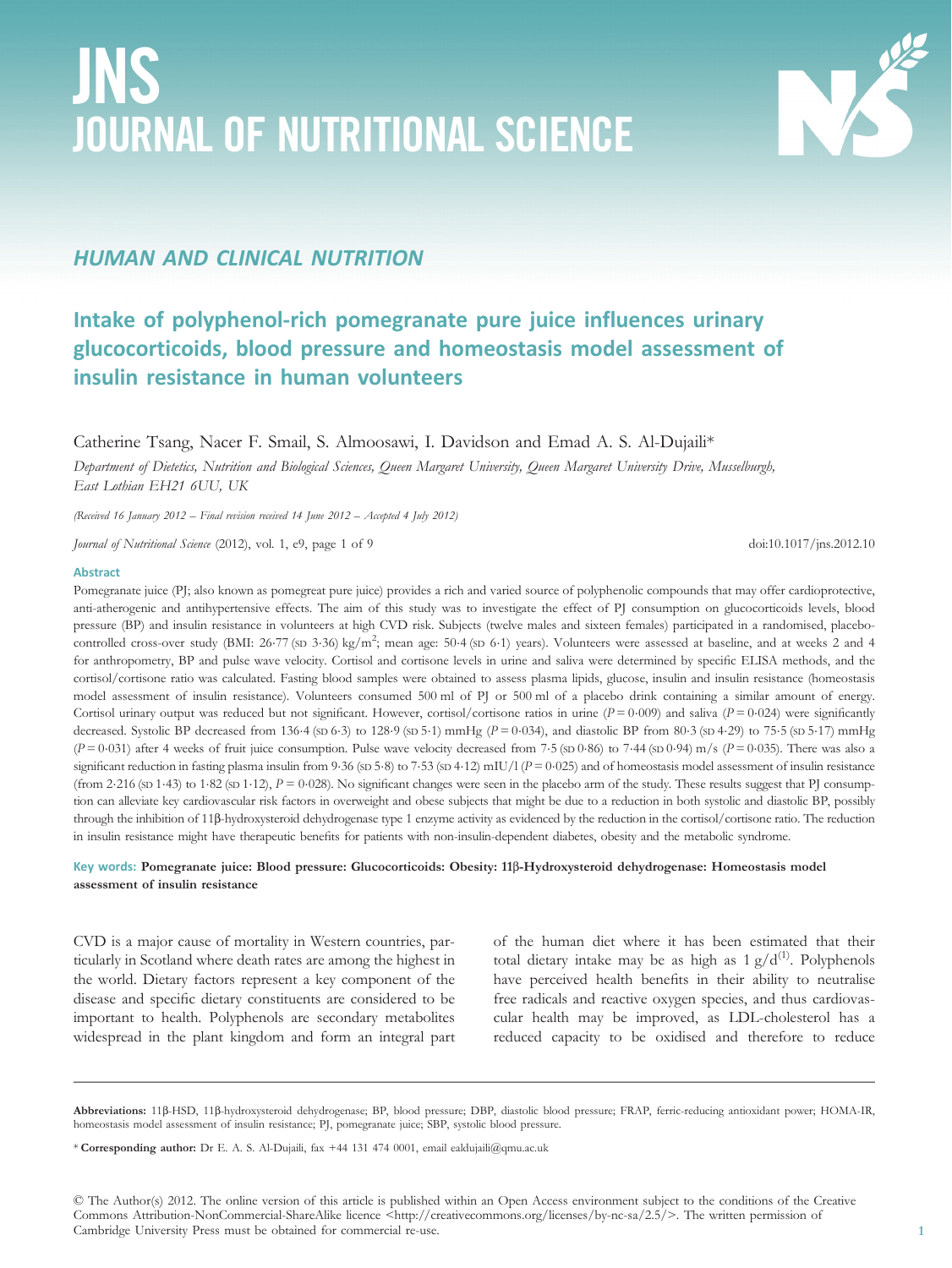

Several studies have demonstrated that consumption of PJ can exert positive effects on cardiovascular risk, hypertension, atherosclerosis, endothelial dysfunction and inflammation<sup>(13-15)</sup>. Clinical studies have shown a beneficial effect on vascular health following PJ consumption, with reduced systolic blood pressure (SBP), enhanced antioxidant status and improved insulin resistance in type 2 diabetic and hypertensive patients<sup> $(13,15,16)$ </sup>. In addition, some researchers have shown that PJ consumption reduces carotid intima-media thickness and blood pressure  $(BP)^{(14,17)}$ . As powerful antioxidants, phenolics may protect the body from damaging oxidation reactions<sup> $(18,19)$ </sup>; however, other mechanisms may also operate which are currently under investigation. In a limited study of hypertensive patients, consumption of PJ for 2 weeks was shown to reduce SBP by inhibiting serum angiotensin-converting enzyme<sup>(15)</sup>. Obesity and diabetes are other underlying factors linked to metabolic and cardiovascular risk<sup>(14)</sup> as well as abnormal cortisol levels and metabolism<sup>(20)</sup>.

The importance of cortisol in regulating BP has been highlighted in several conditions, and chronic excessive activation of the glucocorticoid receptor is known to induce obesity, insulin resistance, glucose intolerance and hypertension<sup> $(21)$ </sup>. Glucocorticoids exert a direct effect on the heart and blood vessels via 11β-hydroxysteroid dehydrogenase type 1 enzyme (11β-HSD1) and 11β-HSD2. Increased 11β-HSD1 activity is implicated in the development of the metabolic syndrome and identifying dietary constituents that influence 11β-HSD1 activity could lead to novel methods of preventing CVD and associated risk factors. The association between excess cortisol and various parameters of the metabolic syndrome, including hypertension and insulin resistance, is now increasingly recognised<sup> $(22,23)$ </sup>. The aim of the present study was to examine the influence of a 4-week consumption of PJ (Pomegreat Pure®) containing 1685 mg/l polyphenols on salivary and urinary cortisol and cortisone levels, and their ratio as indicative of the activity of 11β-HSD enzymes. In addition, the assessment of



cardiometabolic risk factors: BP, arterial compliance, plasma lipid profile, glucose, insulin and insulin resistance, in a highrisk group (age 40–65 years) of apparently healthy male and female participants will be made.

#### Experimental methods

# Study design

The study used a randomised, placebo-controlled, cross-over design (Fig. 1). Following a 1-week run-in phase, eligible subjects were randomly assigned to receive 500 ml PJ containing 1685 mg/l polyphenols or 500 ml placebo (water placed in a dark container plus the addition of equivalent carbohydrates to match the energy content of the juice). Participants followed each intervention for 4 weeks, after which they were crossed over to the next intervention separated by a 1-week washout period. Participants were provided with a list of phenolic-rich foods to avoid including green tea, red wine, dark chocolate and berries. Compliance with the dietary restrictions was monitored with a 3-d food diary record. Compliance was also measured by assessing the total phenolic content of 24 h urine samples collected at baseline, the mid-point and at the end of the study period. All participants provided written informed consent and a lifestyle questionnaire to determine their eligibility. The study was conducted at Queen Margaret University and the protocol was approved by Queen Margaret University Research Ethics Committee. This study was conducted according to the guidelines laid down in the Declaration of Helsinki and all procedures involving human subjects were approved by the Queen Margaret University Research Ethics Central Committee. Written informed consent was obtained from all subjects and has been recorded and stored according to the university guidelines.

#### Inclusion and exclusion criteria

Participants were recruited by an email moderator advertisement at Queen Margaret University, Edinburgh, UK. Volunteers were aged between 40 and 65 years with a BMI between 25 and 35 kg/m2 . Only those sedentary or moderately active (defined as



Fig. 1. Flow diagram of the study design protocol.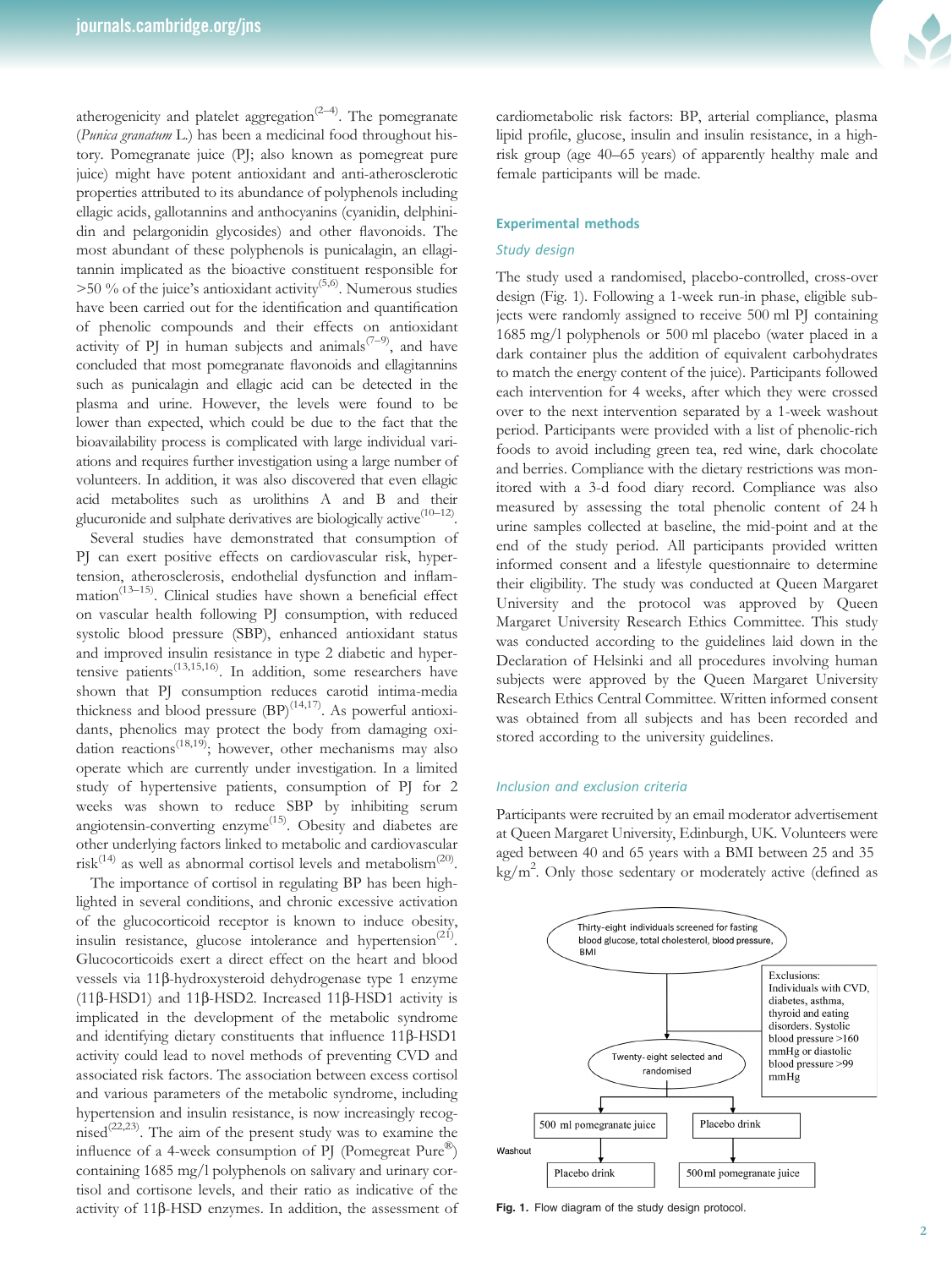less than two aerobic sessions per week) were included. Participants were excluded if they presented with signs of the metabolic syndrome, i.e. fasting plasma glucose >6·1 mmol/l, TAG level >1·7 mmol/l, low HDL-cholesterol (<1·01 mmol/ l for men and <1·25 mmol/l for women), hypertension, central obesity (waist circumference >108 cm for men and >88 cm for women) or if they had moderate hypercholesterolaemia. Individuals were excluded also if they reported to have CVD, diabetes, asthma, SBP >160 mmHg or diastolic blood pressure (DBP) >99 mmHg. Individuals with thyroid gland disorders or eating disorders, as well as those taking regular medication or nutritional supplements (such as antioxidants or fish oil) known to affect any dependent variable measured, were also excluded.

## Materials and chemicals

Gallic acid and Folin–Ciocalteau's phenol regent were purchased from Sigma. Methanol (HPLC grade) and HCl were purchased from Rathburn Chemicals. Acetone, acetic acid (glacial) and Na2HPO4 were obtained from Fisher Scientific. Na<sub>2</sub>CO<sub>3</sub>, disodium hydrogen orthophosphate and sodium dihydrogen orthophosphate dehydrate were purchased from BDH Chemicals Ltd. All other chemicals and reagents were obtained from Sigma unless otherwise stated.

#### **Measurements**

Fasted blood was collected at baseline and at the end of the 4-week intervention period. Plasma was obtained by centrifugation (at 1500  $g$  for 10 min) within 30 min of blood collection and stored frozen at −80°C prior to analysis. Plasma lipids and glucose analyses were undertaken at the Clinical Biochemistry Laboratory, Western General Hospital, Edinburgh, Scotland, UK using an automated platform (Olympus). Fasting plasma insulin was estimated using a sensitive human Insulin ELISA kit (GenWay), and insulin resistance (homeostasis model assessment of insulin resistance (HOMA-IR)) was calculated by the method of Turner and coworkers<sup>(24)</sup> using the formula HOMA-IR = fasting glucose  $\times$ fasting insulin/22·5. Unstimulated saliva samples were collected (08.00 hours, noon and 18.00 hours) from volunteers in sterile plastic containers at baseline and after 4 weeks of the juice or placebo intake.

Serum NEFA were quantified using an automated enzymatic colorimetric method (Wako) at the Rowett Institute of Nutrition and Health, Aberdeen, UK. Urinary and plasma levels of total polyphenols<sup>(25)</sup> and ferric-reducing antioxidant power  $(FRAP)^{(26)}$  were measured by established methods. Plasma levels of total phenolics were assessed by a modification of the Folin–Ciocalteau method as described by Serafini  $et al.<sup>(27)</sup>$ . Cortisol and cortisone levels in saliva and urine samples were estimated by using highly specific and sensitive ELISA methods published previously<sup>(28)</sup>. The ratio of cortisol to cortisone was calculated to give an indication of the activity of 11β-HSD1. All samples from the same subject were tested on the same day to prevent any inter-day variation. A validated automated A&D Medical UA-767 BP monitor (A&D



Medical) was used to measure BP according to Grassi et al.<sup>(29)</sup>. Three readings of BP were usually taken at each visit and the average was calculated. Arterial compliance was assessed by pulse wave velocity using a Vicorder™, (Skidmore Medical), and again three measurements were taken at each visit.

# Statistical analysis

All statistical analyses were performed using SPSS for Windows, version 16.10 (SPSS Inc.).  $P \le 0.05$  was considered significant. Continuous normally distributed data are expressed as mean values and standard deviations unless otherwise stated. Differences in baseline characteristics were examined using an independent-samples paired Student's  $t$  test with BMI, age, waist circumference, fasting insulin, glucose, lipid profile, BP, urinary and plasma total polyphenols and FRAP as the dependent variables. ANOVA were conducted using the general linear model procedure to assess the differences in the effect of PJ and placebo on outcome measures. The models included the main effects of treatment, time and treatment–time interaction. Bonferroni adjustment was used to account for multiple testing.

To examine whether the effect of PJ on BP, insulin and HOMA-IR was dependent on BMI, we also ran a series of linear regression models. Changes in BP, insulin and HOMA-IR were modelled as dependent variables. BMI, treatment and BMI–treatment interaction were fitted as predictors, as shown in the following equation:

$$
y = (a_1x_1) + (a_2x_2) + (a_3x_3) + a_4,
$$

where  $y$  is the change in outcome from the baseline per person per treatment group;  $x_1$  is the dummy variable, 0 for placebo and 1 for PJ;  $x_2$  is the BMI expressed as a continuous variable;  $x_3$  is the product term for dummy variable and BMI; and  $a_{1-4}$ is the β coefficients.

#### **Results**

#### Subjects

Eligible participants were aged between 40 and 65 years with a BMI between 25 and 35 kg/m<sup>2</sup> (Table 1). In this randomised, placebo-controlled, cross-over study, twenty-eight volunteers (twelve males and sixteen females) completed the study and each consumed 500 ml/d of PJ for a period of 4 weeks. Of the total number recruited, eight were excluded for one of the reasons mentioned in Fig. 1 and two subjects dropped out of the study due to the inconvenience of travelling to the university campus following baseline assessment.

# Anthropometric and metabolic results

The 4-week intervention did not significantly change plasma levels of lipids (total cholesterol, TAG, LDL-cholesterol or HDL-cholesterol) or glucose concentrations, which were all within the anticipated physiological range (Table 1). There was a significant reduction in pulse wave velocity after 2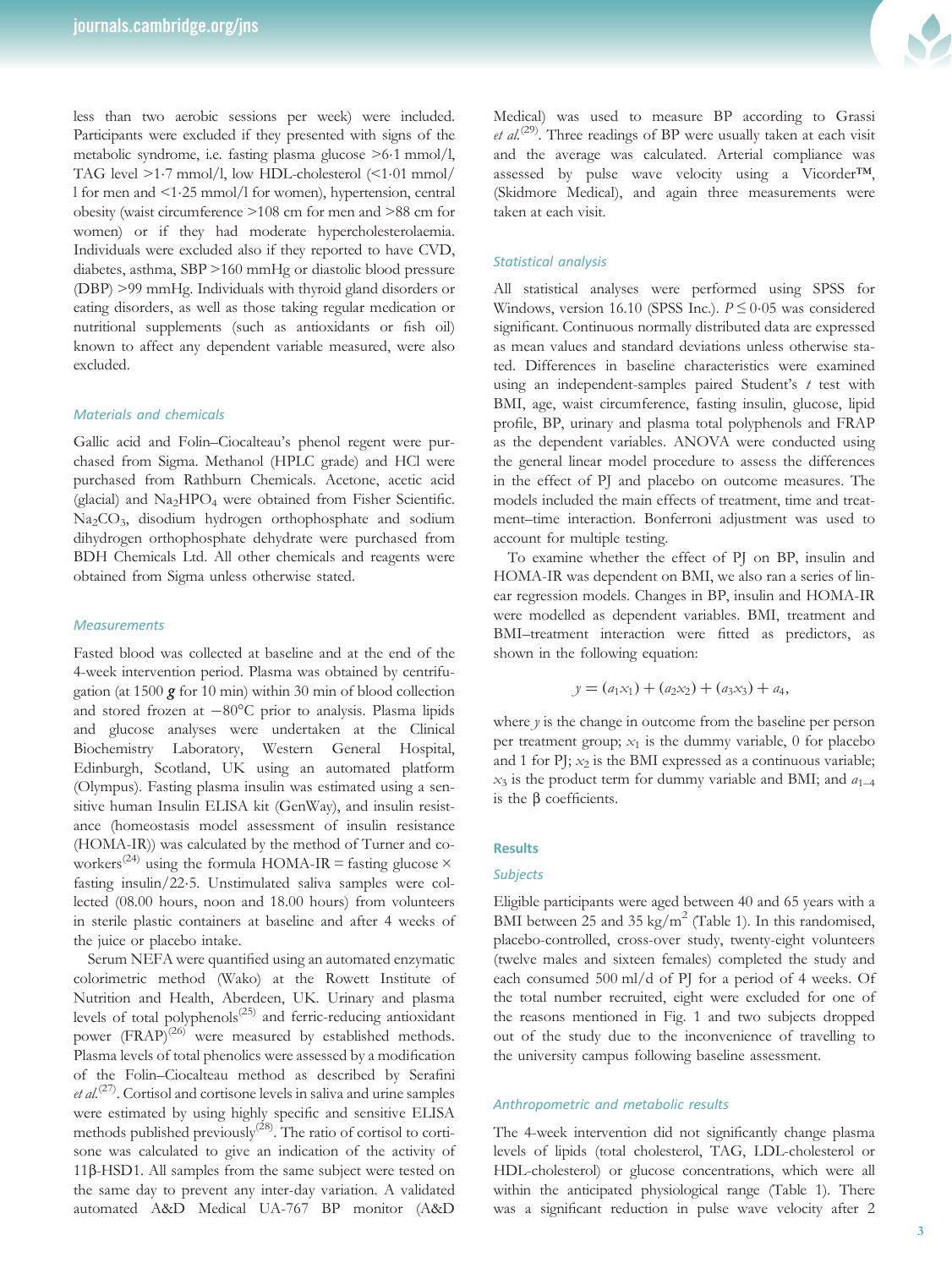

Table 1. Anthropometric, pulse wave velocity (PWV), ferric-reducing antioxidant power (FRAP), total phenolics (TP), plasma cholesterol and lipid profile measurements at baseline and following 2 and 4 weeks of pomegranate juice consumption (Mean values and standard deviations)

| Parameter                                   | <b>Basal</b> |           | 2 weeks |      |                | 4 weeks |      |       |
|---------------------------------------------|--------------|-----------|---------|------|----------------|---------|------|-------|
|                                             | Mean         | <b>SD</b> | Mean    | SD   | $\overline{P}$ | Mean    | SD   | P     |
| Weight (kg)                                 | 79.02        | 13.1      | 78.71   | 13.9 | 0.057          | 78.9    | 13.3 | 0.337 |
| BMI ( $kg/m2$ )                             | 26.77        | 3.25      | 26.71   | 3.46 | 0.095          | 26.72   | 3.27 | 0.298 |
| Systolic blood pressure (mmHg)              | 136.2        | $6-3$     | 131.1   | 7.6  | 0.033          | 128.9   | 5.13 | 0.034 |
| Diastolic blood pressure (mmHg)             | 80.27        | 4.29      | 75.5    | 5.17 | 0.031          | 76.2    | 4.89 | 0.039 |
| $PWV$ (m/s)                                 | 7.748        | 0.86      | 7.49    | 0.92 | 0.035          | 7.44    | 0.94 | 0.049 |
| Urinary FRAP (mmol $Fe^{2+}/d$ )            | 3.46         | 0.92      | 4.58    | 1.11 | 0.012          | 4.32    | 0.91 | 0.031 |
| Urinary TP (mmol gallic acid equivalents/d) | 2.59         | 0.71      | 3.33    | 0.81 | 0.001          | 2.99    | 0.65 | 0.002 |
| Plasma FRAP (mmol $Fe^{2+}/I$ )             | 1.1          | 0.17      |         |      |                | 1.24    | 0.17 | 0.001 |
| Plasma TP (mmol gallic acid equivalents/l)  | 3.23         | 0.41      |         |      |                | 3.48    | 0.46 | 0.015 |
| Plasma glucose (mmol/l)                     | 4.89         | 0.37      |         |      |                | 4.81    | 0.53 | 0.437 |
| Plasma insulin (mIU/l)                      | 9.364        | 5.81      |         |      |                | 7.53    | 4.12 | 0.025 |
| Total cholesterol (mmol/l)                  | 5.34         | 0.77      |         |      |                | 5.45    | 1.0  | 0.52  |
| HDL-cholesterol (mmol/l)                    | 1.52         | 0.41      |         |      |                | 1.52    | 0.44 | 0.87  |
| LDL-cholesterol (mmol/l)                    | 3.28         | 0.71      |         |      |                | 3.31    | 0.73 | 0.23  |
| TAG (mmol/l)                                | 1.175        | 0.67      |         |      |                | 1.147   | 0.39 | 0.86  |
| <b>HOMA-IR</b>                              | 2.216        | 1.43      |         |      |                | 1.825   | 1.12 | 0.028 |

HOMA-IR, homeostasis model assessment of insulin resistance.

weeks ( $P = 0.035$ ) and 4 weeks of PJ consumption. There was also a significant reduction in both SBP and DBP in the treatment group compared with the control group (Table 1), SBP from 136 $\cdot$ 2 (SD 6 $\cdot$ 3) to 131 $\cdot$ 1 (SD 7 $\cdot$ 6) (P = 0 $\cdot$ 033) to 128 $\cdot$ 9 (SD 5.1) mmHg  $(P = 0.034)$  after 2 and 4 weeks, respectively. DBP decreased from  $80.27$  (sp  $4.29$ ) to  $75.5$  (sp  $5.17$ ) mmHg  $(P = 0.031)$  after 2 weeks of fruit juice consumption.

No significant changes in body weight or BMI were observed; however, eleven of the twenty-one participants showed a decrease in plasma NEFA levels following fruit juice consumption for 4 weeks (from  $0.483$  (SD  $0.16$ ) to 0.396 (sp 0.14) mmol/l,  $P = 0.017$ ), and this was not observed in the placebo group. Plasma antioxidant capacity was significantly increased following 4 weeks of PJ intake; FRAP increased from 1098 (SD 170·5) to 1241 (SD 173·7) μmol Fe  $(II)/1$  ( $P = 0.001$ ) following fruit juice consumption. Plasma total phenols were also significantly increased from 3.23 (SD 0.41) to 3.48 (SD 0.46) mmol gallic acid equivalents/1 ( $P =$ <sup>0</sup>·015). Urinary antioxidant capacity was significantly increased following 2 and 4 weeks of PJ intake. After 2 weeks, the FRAP level went up from  $3.46$  (sD  $0.92$ ) to  $4.58$  (sD  $1.11$ ) mmol Fe  $(II)/d$  ( $P = 0.012$ ). The urinary total phenolics level was also significantly increased from  $2.59$  (SD  $0.71$ ) to  $3.33$  (SD  $0.81$ ) mmol gallic acid equivalents/d ( $P = 0.001$ ). There was no significant change in the plasma lipid profile, BP, fasting glucose and insulin, plasma and urinary FRAP and total phenolics following the placebo arm of the study (Table 2).

#### Hormonal results

The results of cortisol and cortisone levels are shown in Fig. 2. Urinary free cortisol levels were reduced following PJ consumption compared to basal values, but not significantly. No significant difference was obtained in urinary free cortisone output. When the free cortisol/cortisone ratio was calculated, there was a significant reduction in urinary  $(P =$ 0.009) and salivary ratios ( $P = 0.024$ ), indicating a possible

Table 2. Blood pressure (BP), pulse wave velocity (PWV), plasma cholesterol and lipid profile measurements at baseline and following 4 weeks of placebo drink consumption

(Mean values and standard deviations)

|                         | Basal |      | 4 weeks |      |       |  |
|-------------------------|-------|------|---------|------|-------|--|
| Parameter               | Mean  | SD   | Mean    | SD   | P     |  |
| Diastolic BP (mmHg)     | 78.9  | 11.1 | 80.9    | 10.9 | 0.397 |  |
| Systolic BP (mmHq)      | 132.6 | 18.2 | 133.8   | 16.3 | 0.498 |  |
| $PWV$ (m/s)             | 7.62  | 0.78 | 7.54    | 0.94 | 0.249 |  |
| Plasma TC (mmol/l)      | 4.58  | 0.47 | 4.51    | 0.51 | 0.742 |  |
| Plasma HDL-C (mmol/l)   | 1.52  | 0.59 | 1.46    | 0.56 | 0.339 |  |
| Plasma LDL-C (mmol/l)   | 2.52  | 0.69 | 2.54    | 0.79 | 0.993 |  |
| Plasma TAG (mmol/l)     | 1.21  | 0.53 | 1.14    | 0.51 | 0.433 |  |
| Plasma glucose (mmol/l) | 4.65  | 0.48 | 4.74    | 0.27 | 0.537 |  |
| Plasma insulin (mIU/l)  | 10.65 | 9.12 | 10.54   | 7.72 | 0.737 |  |
| <b>HOMA-IR</b>          | 2.245 | 0.23 | 2.226   | 0.12 | 0.937 |  |

TC, total cholesterol; HDL-C, HDL-cholesterol; LDL-C, LDL-cholesterol; HOMA-IR, homeostasis model assessment of insulin resistance.

effect on 11β-HSD1 activity. Placebo data showed no significant difference (the urinary basal ratio was 1.029 (SD 0.28) and post-placebo 1·042 (SD <sup>0</sup>·34)). There was a significant reduction of fasting plasma insulin levels from 9.364 (SD 5.81) to 7.53 (sp 4.12) mIU/l ( $P = 0.025$ ) and of insulin resistance (HOMA-IR) from 2.216 (sp 1.43) to 1.825 (sp 1.12) ( $P =$ <sup>0</sup>·028) (Table 1). There was no significant change in all the parameters tested following the placebo arm of the study (Table 2).

# Blood pressure, insulin and homeostasis model of insulin resistance results

The effect on SBP, DBP, insulin and HOMA-IR was also studied using ANOVA. Here the changes in response between the basal and the intervention (pomegranate or placebo) were calculated, and the results are shown in Figs. 3 and 4. For BP scores, the data were analysed using the differences between the basal values and those following PJ or placebo intake.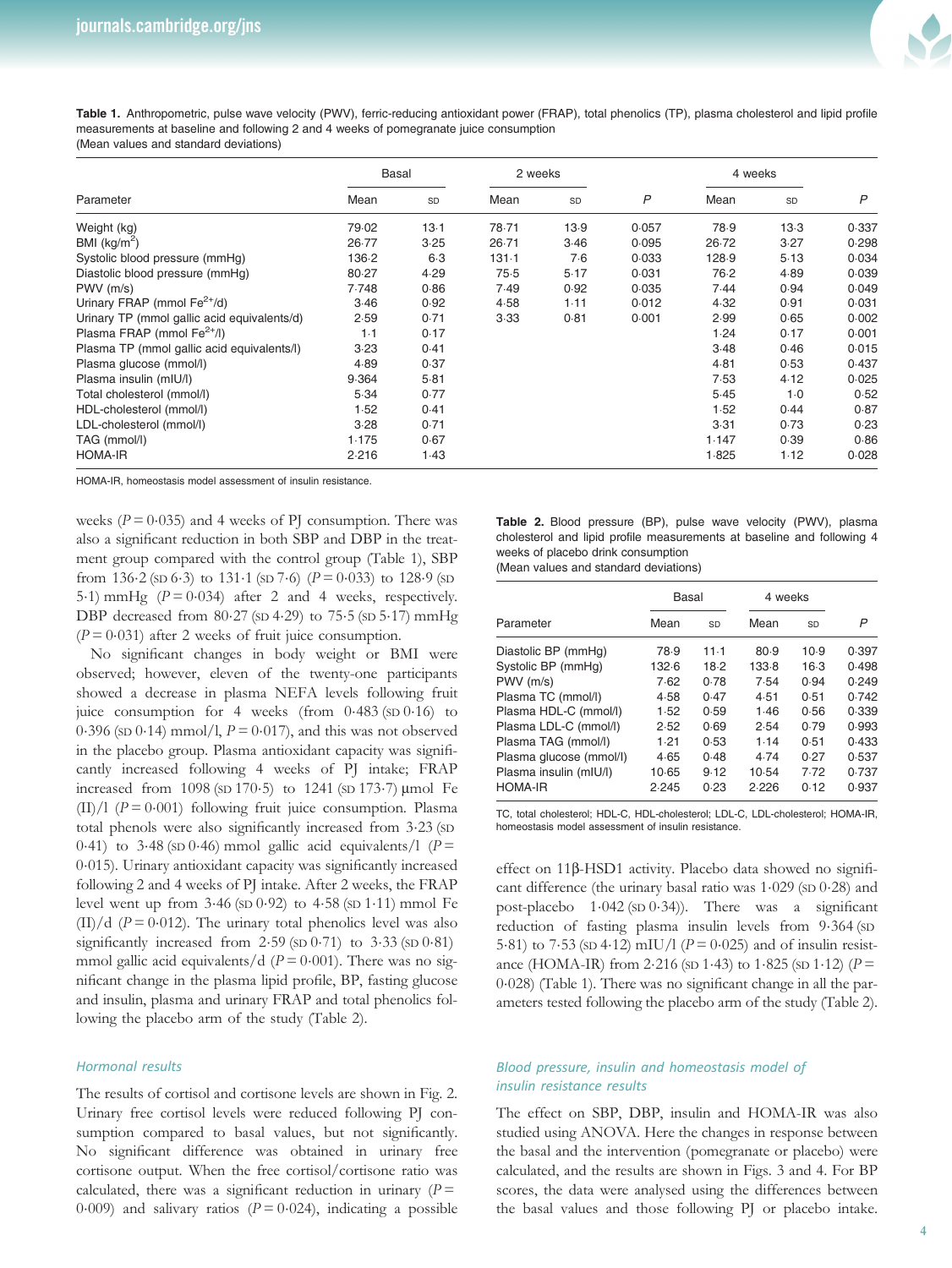

Fig. 2. Glucocorticoid results. (a) Urinary free cortisol and cortisone outputs at baseline (■) and post-pomegranate juice (PJ; ▒) and (b) urinary (■) and salivary (///) free cortisol/cortisone ratios. Values are means, with standard errors represented by vertical bars. Mean value was significantly reduced following pomegranate juice intake compared with baseline: \*  $P = 0.024$ , \*\*  $P = 0.009$ .



Fig. 3. Effect of pomegranate juice consumption on blood pressure (BP) reduction. There were significant reductions in systolic BP (a) and diastolic BP (b) differences from basal values when both male and female data were pooled. Separate effects in males were not always significant, but those in females were. Values are means, with standard errors represented by vertical bars. \*  $P < 0.05$ , \*\*  $P < 0.01$ .

The effects of PJ intake compared with the placebo were significant for all the variables when both males and females were pooled (Fig. 3). Separately, the effects in males were not always significant, but in females, the differences were. For the effect



Fig. 4. Effect of pomegranate juice consumption on insulin (a) and homeostasis model assessment of insulin-resistance (HOMA-IR) (b) calculated as percentage difference from basal values. Values are means, with standard errors represented by vertical bars. There were significant reductions in percentage fasting plasma insulin differences in females and pooled data but not in males. However, there were significant reductions in percentage of HOMA-IR differences for males, females and pooled data.  $* P < 0.05$ ,  $* P < 0.01$ , \*\*\*  $P < 0.001$ 

on plasma insulin and HOMA-IR (Fig. 4), the percentage differences from basal values were analysed (e.g.  $100 \times$  basal insulin/insulin PJ and  $100 \times$  basal insulin/insulin placebo). Again, the results indicate that a significance effect was more apparent when all the data were pooled together.



Fig. 5. Association between BMI and changes in systolic blood pressure (SBP) (a) or diastolic blood pressure (DBP) (b) following intake of pomegranate juice  $(*)$  or placebo  $(\blacksquare)$ . The graph shows trend lines for pomegranate juice (. . . .) and placebo (- - -). There was a significant interaction between BMI and treatment for SBP  $(P = 0.013)$  and DBP  $(P = 0.022)$ .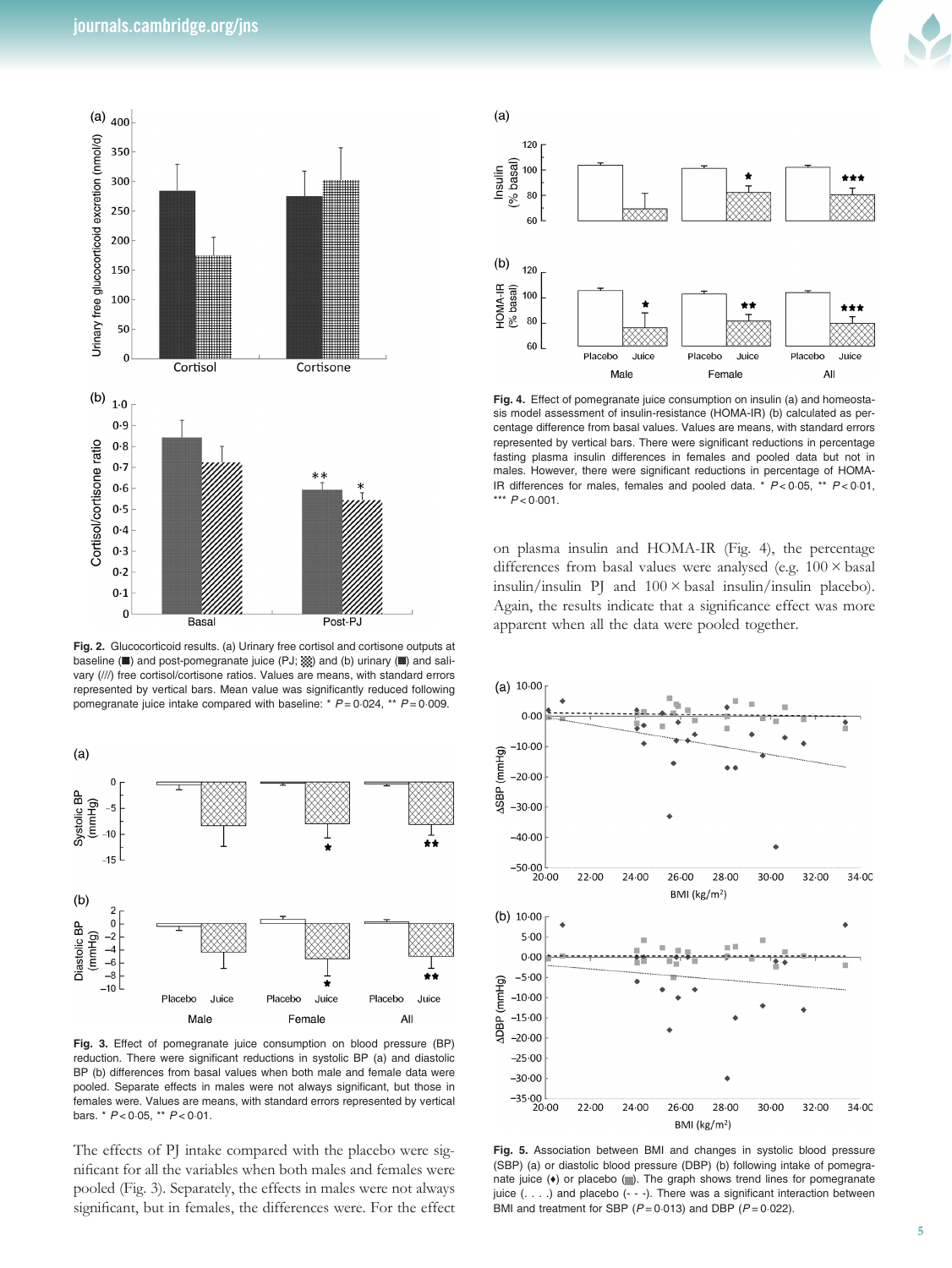

Fig. 6. Association between BMI and changes in insulin (a) and homeostasis model assessment of insulin resistance (HOMA-IR) (b) following intake of pomegranate juice (+) or placebo ( $\blacksquare$ ). The graph shows trend lines for pomegranate juice (. . . .) and placebo (- - -). There was no significant interaction between BMI and treatment for insulin ( $P = 0.469$ ) or HOMA-IR ( $P = 0.431$ ).

For the results of linear regression models investigating whether the effects of PJ on BP, insulin and HOMA-IR were dependent on BMI, we also ran a series of regression analyses between the changes in BP, insulin and HOMA-IR and BMI. The association between BMI and changes in SBP or DBP following intake of PJ or placebo (Fig. 5) showed a significant interaction between BMI and treatment for SBP ( $P = 0.013$ ) and DBP  $(P = 0.022)$ . On the other hand, the association between BMI and changes in insulin and HOMA-IR following the intake of PJ or placebo (Fig. 6) showed that there was no significant interaction between BMI and treatment for insulin  $(P = 0.469)$  or HOMA-IR  $(P = 0.431)$ .

# **Discussion**

The present study was conducted to investigate the cardiometabolic effects of PJ consumption over a 4-week period in apparently healthy male and female participants at high CVD risk. Previous clinical studies have shown beneficial effects on cardiovascular risk: reduced SBP, improved insulin resistance in non-insulin-dependent diabetes mellitus and hypertensive patients following the consumption of  $PI^{(15,16,30,31)}$ . Similarly, we also observed a significant reduction in SBP and DBP following 2 and 4 weeks of PJ consumption. The drop in SBP was from 0·5 to 22 mmHg and the drop in DBP was from 0 to 12 mmHg. Those with higher baseline BP had the most marked drop in their BP following PJ consumption (e.g. for subject 16, BP decreased from 160/91 to

141/74 compared with subject 1 from 135/64 to 130/61). One of the main objectives of this study was to investigate whether the drop in BP might be caused by inactivation of 11β-HSD1, which converts cortisone to the active steroid, cortisol. The circulating level of cortisol is an important factor in BP regulation and can also exert negative effects on the cardiovascular system at an autocrine level. There are two isozymes of 11β-HSD that catalyse the interconversion of active cortisol and inactive cortisone. 11β-HSD1 is mostly abundant in liver and adipose human tissue. It functions mainly as an oxoreductase converting cortisone to cortisol. We have shown that PJ intake has the potential for inhibiting 11β-HSD1 activity as is evident from the reduction in the cortisol/cortisone ratio in both urine and saliva. The role of this enzyme in hypertension has been reported previously, for example, in the syndrome of apparent mineralocorticoid  $excess^{(32)}$ . A combination of assaying urinary free cortisone and free cortisol is a powerful method of assessing 11β-HSD1 activity that proved to be very advantageous in this regard<sup>(33)</sup>. However, we could not directly assess the enzyme activity in this study (by PCR expression for example) due to protocol limitations. In addition, it has been postulated that selective inhibitors of 11β-HSD1 may lower blood glucose and HOMA-IR in type 2 diabetic animal models<sup>(34)</sup>. Cortisol is known to be essential for the long-term maintenance of blood glucose and could also unfavourably influence BP and lipid profile as it can induce oxidative stress that has been linked to hyperinsulinaemia and insulin resistance<sup>(22,23)</sup>. This might explain our findings that PJ consumption has improved insulin resistance in our cohort. In this study, there was a reduction in free cortisol levels but it was not significant. Further investigation to establish whether tissue-specific alteration in 11β-HSD1 occurs following PJ consumption, in particular the effects on liver and adipose tissues, would be warranted. It is widely accepted that obesity is an inflammatory condition that may play an important role in hypertension<sup>(35,36)</sup>. Linear regression analysis of our results has shown that there was a significant interaction between BMI and the reduction in SBP and DBP following PJ intake. The drop in BP might also be partly explained by the inhibition of angiotensin-converting enzyme activity following PJ intake as reported by Aviram & Dornfield<sup> $(15)$ </sup>, a reduction in carotid intima-media thickness<sup>(14,17)</sup>, an improvement of arterial elasticity (as we have observed in this study) or a combination of all these factors.

We did not find any significant changes in plasma total cholesterol, HDL, LDL or TAG following PJ intake, which was similar to the placebo results. This could be due to the small number of participants and their age group or the short washout period (1 week) that perhaps was not enough for levels to go to baseline. We accept that this can be regarded as one limitation of this study. However, studies conducted in both human subjects and animals have shown conflicting results. While some studies demonstrated a reduction in TAG and total cholesterol levels following PJ consumption (3–10 %), other studies have found no effects on circulating lipids<sup> $(37)$ </sup>. However, several studies have consistently found a reduction in oxidised LDL levels and plaque formation associated with atherosclerosis following PJ consumption<sup>(3,38,39)</sup>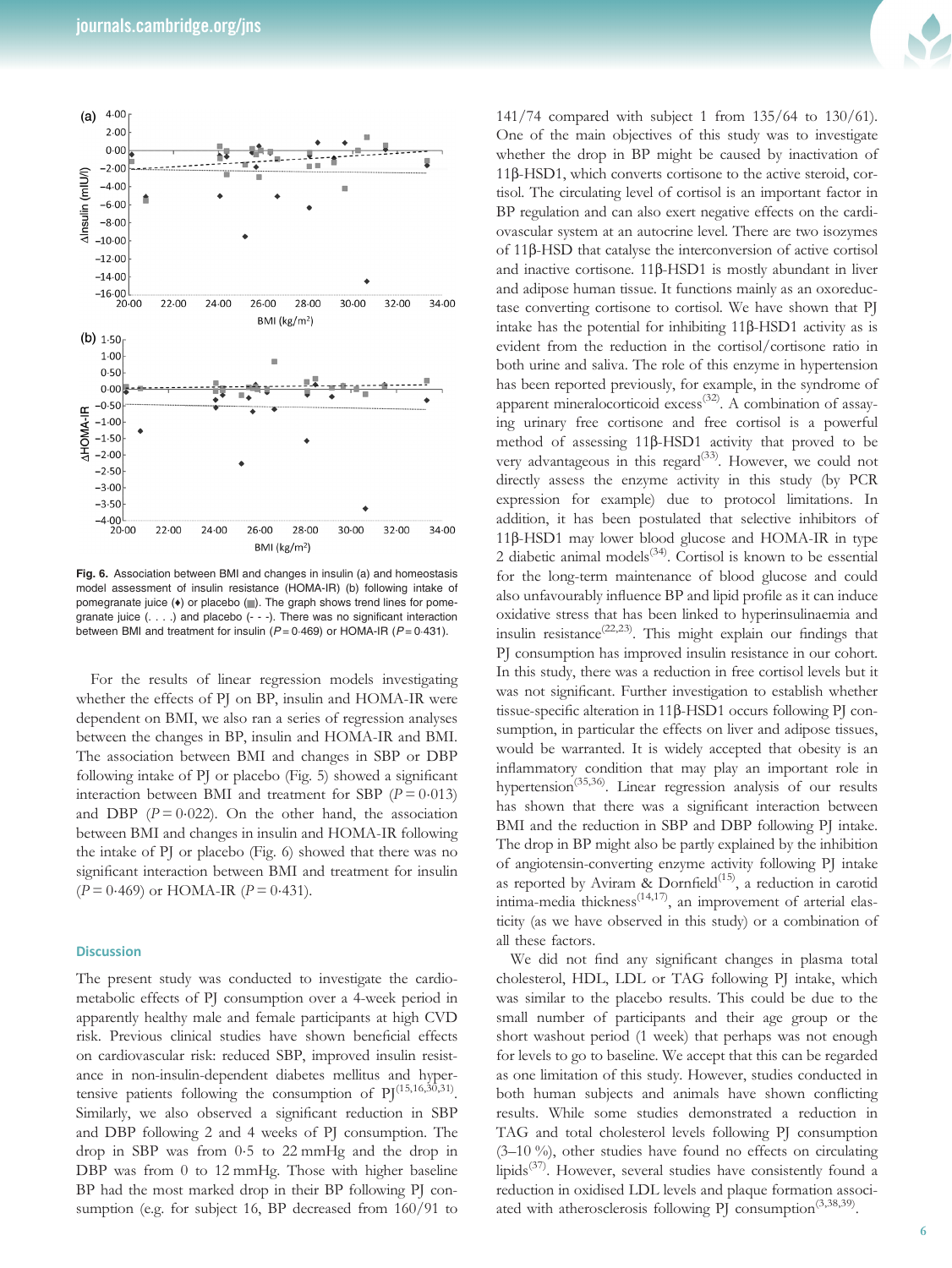As powerful antioxidants polyphenols present in fruits may help protect the body from damaging oxidation reactions; however, the mechanism by which antioxidants exert their effects is not fully understood. Certainly, antioxidants play a key role in the scavenging of free radicals generated through oxidative metabolism and may offer protection to biomolecules (DNA, lipids and proteins) against damage. However, there is increasing evidence that individual phenolics or certain classes of phenolics may exert additional beneficial effects independent of their antioxidant properties. Among these are the deceleration of prostate cancer<sup>(40)</sup>, anticancer effect in human breast cancer<sup>(41)</sup>, enhancement of NO biological actions<sup>(42)</sup> and Alzheimer's disease prevention<sup>(43)</sup>. In addition, phenolic extracts from plants were suggested to cause insulin-like effects in glucose utilisation, and effectively inhibit intestinal  $\alpha$ -glucosidase activity. The inhibitory effectiveness of the extracts were thought to be related to their anthocyanin content, in particular diacylated anthocyanins from these sources that were most effective<sup> $(44)$ </sup>. Moreover, certain phenolics also inhibit α-amylase activity, which could prove synergistic to their potential therapeutic effect on postmeal blood glucose levels. Tannins and ellagic acid in particular are potent inhibitors of α-amylase activity. Tannic acid and tannin-rich non-alcoholic components of red wine have been shown to reduce serum glucose levels following a starch-rich meal in patients with non-insulin-dependent diabetes mellitus<sup> $(45)$ </sup>. A recent review of the role of antioxidants in abnormal glucose metabolism(46) has concluded that experimental data are in favour of a beneficial role, but clinical data in human subjects remain controversial.

The question of bioavailability of pomegranate polyphenols remains controversial. Some authors have concluded that phenolic compounds such as those present in pomegranate are poorly absorbed and do not markedly contribute to antioxidant activity(47,48). However, an overwhelming number of studies have shown demonstrable health benefits following the consumption of PJ or extract mainly due to the biotransformation of pomegranate polyphenols(3–8,13,37–39,41–44). There is also now good evidence that even ellagitannin metabolites such as urolithins A, B and C and their glucuronides and sulphates are biologically active<sup> $(10-12)$ </sup>. In the present study, we observed significant reductions in both insulin and insulin resistance (HOMA-IR) following PJ consumption. Diabetic patients may be more prone to oxidative stress because as hyperglycaemia facilitates the production of free radicals<sup>(49)</sup>, dietary antioxidants may be important therapeutically in the control of non-insulin-dependent diabetes mellitus. There have been reports that naturally occurring polyphenols can inhibit pancreatic lipase and thereby influence fat digestion and affect energy intake. A recent study investigated the effects of different berry phenolic extracts on their ability to inhibit pancreatic lipase in vitro<sup>(50)</sup>. The most effective were from the Rubus family (i.e. raspberry, cloudberry and bramble) and strawberry. There is also a suggestion that ellagitannins present in berries and pomegranate could be important for lipase inhibition. Commercial PJ is known to contain significant levels of both ellagitannins and anthocyanins which may influence fat digestion and



excretion. Although we did not investigate the influence of PJ on pancreatic lipase activity in vitro, future studies will focus on this important aspect. In the present study, we did not find a significant reduction in overall body weight; however, we did observe a trend towards a reduction in waist circumference and plasma NEFA in some of our subjects. The role of NEFA in human obesity appears to be important, and experimental evidence links the NEFAinduced presser response to sympathetic activation<sup>(51)</sup>. Abdominal obesity is linked to increased NEFA levels, which are associated with an increase in BP and seem to be resistant to suppression by insulin<sup>(52-54)</sup>.

# Acknowledgements

This study was partly funded by RJA Foods, UK. We would like to thank RJA Foods, UK for supplying the PJ and all the volunteers who took part in this study. The authors are indebted to Dr Baukje de Soos, The Rowett Institute of Nutrition and Health, Aberdeen University for facilitating the NEFA analysis.

The authors declare no conflicts of interest. E. A. S. A. D. and C. T. were responsible for designing, and conducting the research and statistical analysis and preparing the manuscript. C. T. provided essential reagents and assisted with the antioxidant analysis. N. F. S. performed the plasma and urinary FRAP and total polyphenols assays. S. A. M. was responsible for statistical analyses. I. D. was responsible for resource allocation.

#### **References**

- 1. Manach C, Scalbert A, Morand C, et al. (2004) Polyphenols: food sources and bioavailability. Am J Clin Nutr 79, 727-747.
- 2. Sumner MD, Elliott-Eller M, Weidner G, et al. (2005) Effects of pomegranate juice consumption on myocardial perfusion in patients with coronary heart disease. Am J Cardiol 96, 810-814.
- 3. Aviram M, Dornfeld L, Rosenblat M, et al. (2000) Pomegranate juice consumption reduces oxidative stress, atherogenic modifications to LDL, and platelet aggregation: studies in humans and in atherosclerotic apolipoprotein E-deficient mice. Am J Clin Nutr 71, 1062–1076.
- 4. Seeram NP, Adams LS, Henning SM, et al. (2005) In vitro antiproliferative, apoptotic and antioxidant activities of punicalagin, ellagic acid and a total pomegranate tannin extract are enhanced in combination with other polyphenols as found in pomegranate juice. J Nutr Biochem 16, 360–367.
- 5. Longtin R (2003) The pomegranate: nature's power fruit. J Natl Cancer Inst 95, 346-348.
- 6. Gil MI, Tomas-Barberan FA, Hess-Pierce B, et al. (2000) Antioxidant activity of pomegranate juice and relationship with phenolic composition and processing. J Agric Food Chem 48, 4581–4589.
- 7. Seeram NP, Henning SM, Zhang Y, et al. (2006) Pomegranate juice ellagitannin metabolites are present in human plasma and some persist in urine for up to 48 hours. *J Nutr* 136, 2481-2485.
- 8. Mertens-Talcott SU, Jilma-Stohlawetz P, Rios J, et al. (2006) Absorption, metabolism, and antioxidant effects of pomegranate (Punica granatum L.) polyphenols after ingestion of a standardized extract in healthy human volunteers. J Agric Food Chem 54, 8956–8961.
- 9. Mousavinejad G, Emam-Djomeh Z, Rezaei K, et al. (2009) Identification and quantification of phenolic compounds and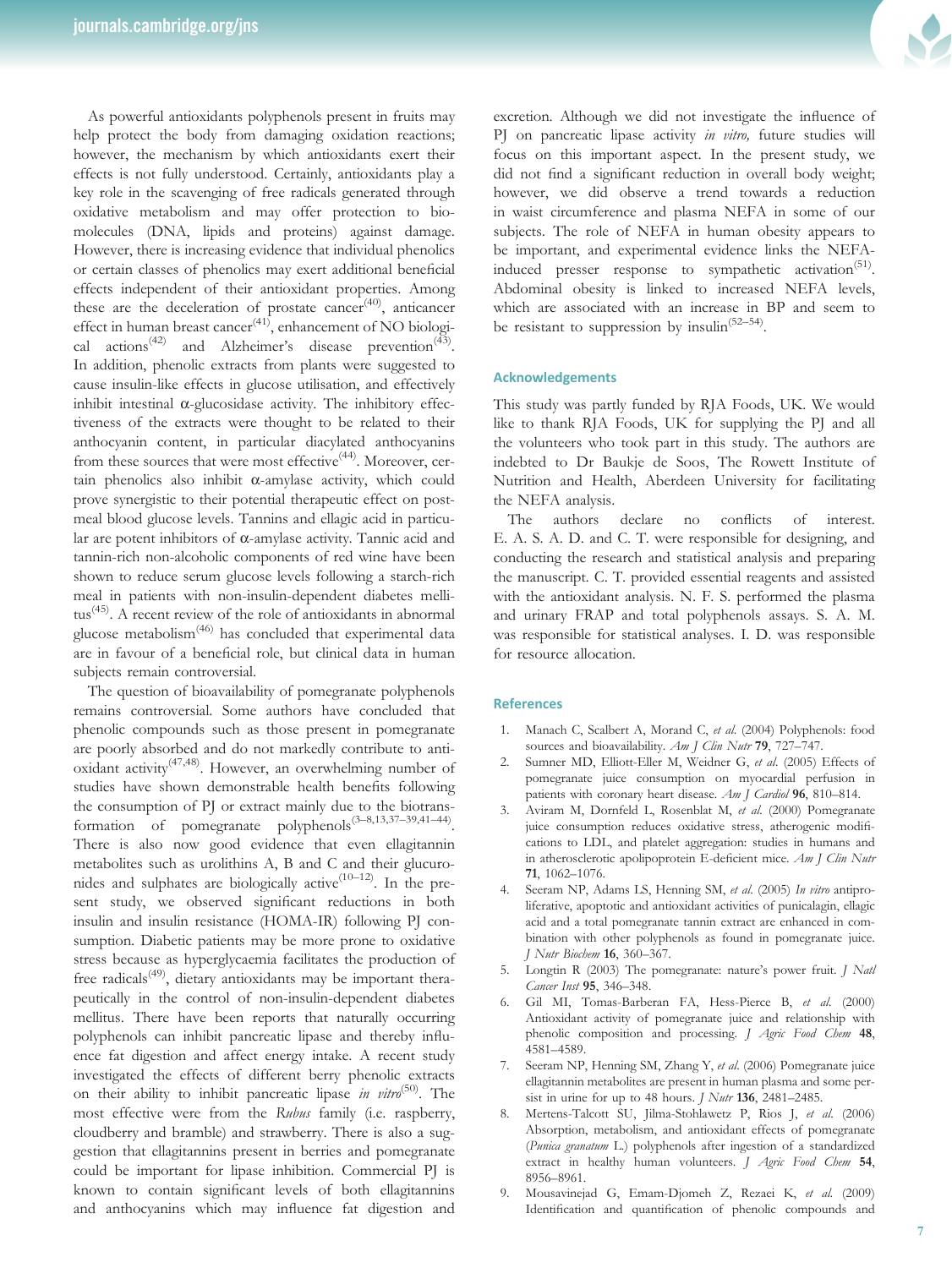their effects on antioxidant activity in pomegranate juices of eight Iranian cultivars. Food Chem 115, 1274-1278.

- 10. Bialonska D, Kasimsetty SG, Khan SI, et al. (2009) Urolithins, intestinal microbial metabolites of pomegranate ellagitannins, exhibit potent antioxidant activity in a cell-based assay. J Agric Food Chem 57, 10181–10186.
- 11. González-Barrio R, Truchado P, Ito H, et al. (2011) UV and MS identification of urolithins and nasutins, the bioavailable metabolites of ellagitannins and ellagic acid in different mammals. J Agric Food Chem 59, 1152-1162.
- 12. Cerda B, Periago P, Espin JC, et al. (2005) Identification of urolithin A as a metabolite produced by human colon microflora from ellagic acid and related compounds. J Agric Food Chem 53, 5571-5576.
- 13. Basu A & Penugonda K (2009) Pomegranate juice: a heart healthy juice. Nutr Rev 67, 49–56.
- 14. Avriam M, Rosenblat M, Gaitini D, et al. (2003) PJ consumption for 3 years by patients with carotid artery stenosis reduces common carotid intima-media thickness, blood pressure and LDL oxidation. Clin Nutr 23, 423-433.
- 15. Avriam M & Dornfield L (2001) Pomegranate juice consumption inhibits serum angiotensin converting enzyme activity and reduces systolic blood pressure. Atherosclerosis 158, 195–198.
- 16. Stowe CB (2010) The effects of pomegranate juice consumption on blood pressure and cardiovascular health. Complement Ther Clin Pract 17, 113–115.
- 17. Davidson MH, Maki KC, Dicklin MR, et al. (2009) Effect of consumption of pomegranate juice on carotid intima-media thickness in men and women at moderate risk for coronary heart disease. Am J Cardiol 104, 936-942.
- 18. Crozier A, Yokota T, Jaganath IB, et al. (2006) Secondary metabolites in fruits, vegetables, beverages and other plant based dietary components. In Plant Secondary Metabolites: Occurrence, Structure and Role in the Human Diet, pp. 208–302 [A Crozier, MN Clifford and H Ashihara, editors]. Oxford, UK: Blackwell.
- 19. Seeram NP, Aviram M, Zhang Y, et al. (2008) Comparison of antioxidant potency of commonly consumed polyphenol-rich beverages in the United States. J Agric Food Chem 56, 1415-1422.
- 20. Vicennati V & Pasquali R (2000) Abnormalities of the hypothalamic–pituitary–adrenal axis in nondepressed women with abdominal obesity and relations with insulin resistance: evidence for a central and a peripheral alteration. J Clin Endocrinol Metab 85, 4093-4098.
- 21. Walker BR, Connacher AA, Webb DJ, et al. (1992) Glucocorticoids and blood pressure: a role for the cortisol/cortisone shuttle in the control of vascular tone in man. Clin Sci 83, 171-178.
- 22. Duclos M, Pereira PM, Barat P, et al. (2005) Increased cortisol bioavailability, abdominal obesity and the metabolic syndrome in obese women. Obes Res 13, 1157–1166.
- 23. Kidambi S, Kitchen JM, Grim CE, et al. (2007) Association of adrenal steroids with hypertension and the metabolic syndrome in blacks. Hypertension 49, 704–711.
- 24. Matthews DR, Hosker JP, Rudenski AS, et al. (1985) Homeostasis model assessment: insulin resistance and beta-cell function from fasting plasma glucose and insulin concentrations in man. Diabetologia 28, 412–419.
- 25. Singleton VL & Rossi JA (1965) Colorimetry of total phenolics with phosphomolybdic–phosphotungstic reagents. Am J Enol Vitol 16, 144–158.
- 26. Benzie IFF & Strain JJ (1996) The ferric reducing ability of plasma (FRAP) as a measure of 'antioxidant power'. The FRAP assay. Anal Biochem 239, 70–76.
- 27. Serafini M, Maiani G & Ferro-Luzzi A (1998) Alcohol-free red wine enhances plasma antioxidant capacity in humans. *J Nutr* 128, 1003–1007.
- 28. Al-Dujaili EAS, Kenyon CJ, Nicol MR, et al. (2011) Liquorice and glycyrrhetinic acid increase DHEA and deoxycorticosterone levels in vivo and in vitro by inhibiting adrenal SULT2A1 activity. Mol Cell Endocrinol 336, 102–109.
- 29. Grassi D, Lippi C, Necozione S, et al. (2005) Short-term administration of dark chocolate is followed by a significant increase in

insulin sensitivity and a decrease in blood pressure in healthy persons. Am J Clin Nutr 81, 611-614.

- 30. Chong MFF, Macdonald R & Lovegrove JA (2010) Fruit polyphenols and CVD risk: a review of human intervention studies. Br J Nutr 104, S28–S39.
- 31. Rosenblatt M, Hayek T & Aviram M (2006) Anti-oxidative effects of pomegranate juice consumption by diabetic patients on serum and on macrophages. Atherosclerosis 187, 363–371.
- Edwards CR, Stewart PM, Burt D, et al. (1988) Localisation of 11beta-hydroxysteroid dehydrogenase tissue specific protector of the mineralocorticoid receptor. Lancet ii, 986-989.
- 33. Palermo M, Shackleton CH, Mantero F, et al. (1996) Urinary free cortisone and the assessment of 11β-hydroxysteroid dehydrogenase activity in man. Clin Endocrinol (Oxf)  $45, 605-611$ .
- 34. Tomlinson JW, Finney J, Gay C, et al. (2008) Impaired glucose tolerance and insulin resistance are associated with increased adipose 11beta-hydroxysteroid dehydrogenase type 1 expression and elevated hepatic 5alpha-reductase activity. Diabetes 57, 2652–2660.
- 35. Rahmouni K, Correia MLG, Haynes WG, et al. (2005) Obesity-associated hypertension, new insights into mechanisms. Hypertension 45, 9–14.
- 36. Chen T, Li W, Wang Y, et al. (2012) Body mass index and hypertension among Chinese governmental and institutional employees in Beijing. Angiology 63, 337–342.
- 37. Esmaillzadeh A, Tahbaz F, Gaieni I, et al. (2004) Concentrated pomegranate juice improves lipid profiles in diabetic patients with hyperlipidemia. J Med Food 7, 305-308.
- 38. Kaplan M, Hayek T, Raz A, et al. (2001) Pomegranate juice supplementation to atherosclerotic mice reduces macrophage lipid peroxidation, cellular cholesterol accumulation and development of atherosclerosis. J Nutr 131, 2082–2089.
- 39. de Nigris F, Williams-Ignarro S, Botti C, et al. (2006) Pomegranate juice reduces oxidized low-density lipoprotein down regulation of endothelial nitric oxide synthase in human coronary endothelial cells. Nitric Oxide 15, 259–263.
- 40. Malik A, Afaq F, Sarfaraz S, et al. (2005) Pomegranate fruit juice for chemoprevention and chemotherapy of prostate cancer. Proc Natl Acad Sci USA 102, 14813-14818.
- 41. Kim ND, Mehta R, Yu W, et al. (2002) Chemopreventive and adjuvant therapeutic potential of pomegranate (Punica granatum) for human breast cancer. Breast Cancer Res Treat 71, 203–217.
- 42. Ignarro LJ, Byrns RE, Sumi D, et al. (2006) Pomegranate juice protects nitric oxide against oxidative destruction and enhances the biological actions of nitric oxide. Nitric Oxide 15, 93–102.
- 43. Hartman RE, Shah A, Fagan AM, et al. (2006) Pomegranate juice decreases amyloid load and improves behaviour in a mouse model of Alzheimer's disease. Neurobiol Dis 24, 506–515.
- Matsui T, Ueda A, Oki T, et al. (2001) α-Glucosidase inhibitory action of natural acylated anthocyanins. J Agric Food Chem 49, 1952–1956.
- 45. Gin H, Rigalleau V, Caubet O, et al. (1999) Effects of red wine, tannic acid or ethanol on glucose tolerance in non-insulin dependent diabetic patients and on starch digestibility in vitro. Metabolism 48, 1179–1183.
- 46. Avignon A, Hokayem M, Bisbal C, et al. (2012) Dietary antioxidants: do they have a role in the ongoing fight against abnormal glucose metabolism? Nutrition 28, 715–721.
- 47. Cerdá B, Espín JC, Parra S, et al. (2004) The potent in vitro antioxidant ellagitannins from pomegranate juice are metabolised into bioavailable but poor antioxidant hydroxy-6H-dibenzopyran-6-one derivatives by the colonic microflora of healthy humans. Eur J Nutr 43, 205–220.
- 48. Larrosa M, García-Conesa MT, Espín JC, et al. (2010) Ellagitannins, ellagic acid and vascular health. Mol Aspects Med 31, 513-539.
- 49. Martin-Gallan P, Carrascossa A, Gussinye M, et al. (2003) Biomarkers of diabetes-associated oxidative stress and antioxidant status in young diabetic patients with or without subclinical complications. Free Radical Biol Med 34, 1563–1574.
- 50. McDougall GJ, Kulkarni NN & Stewart D (2009) Berry polyphenols inhibit pancreatic lipase activity in vitro. Food Chem 115, 193-199.